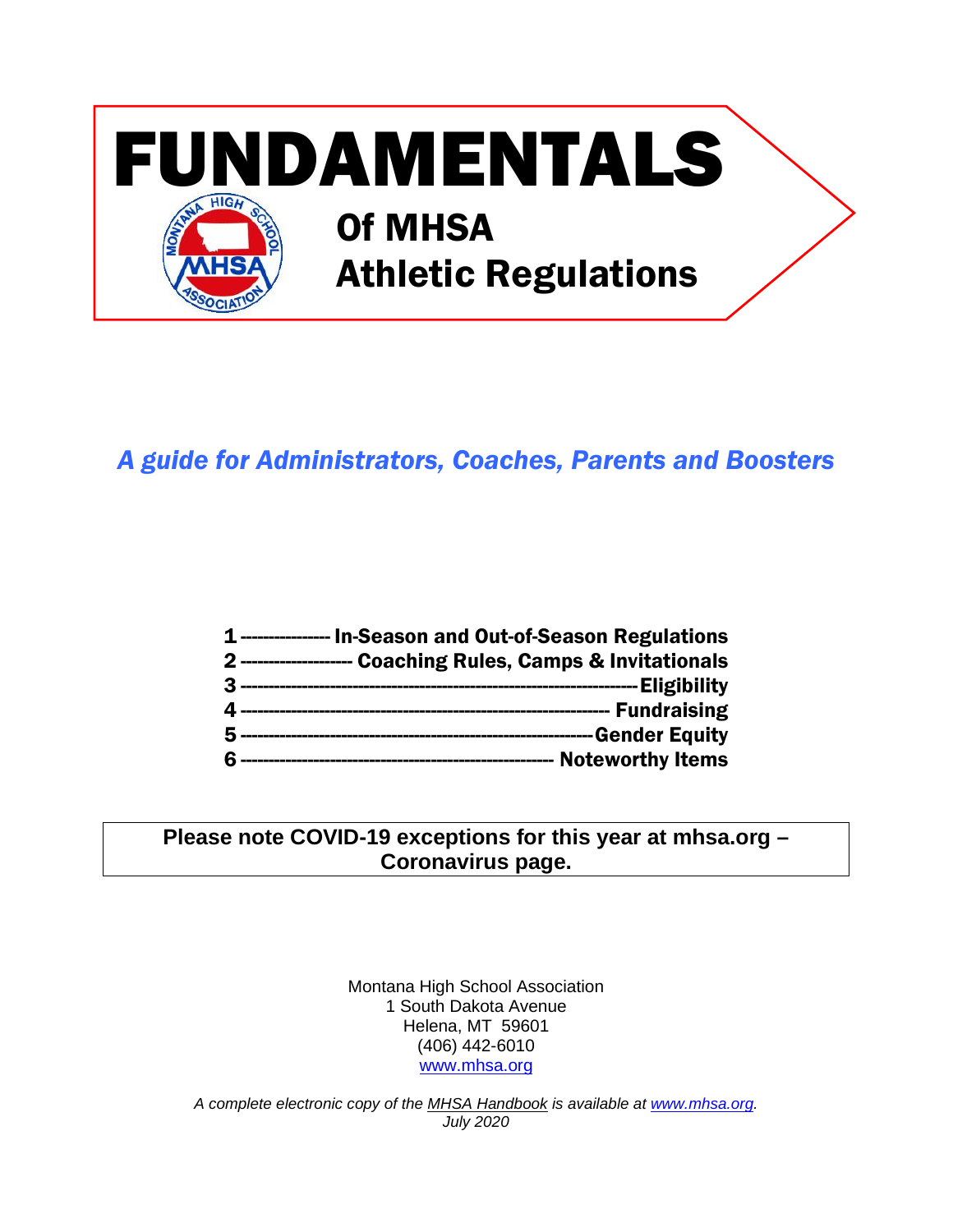# **1 – In-Season and Out-of-Season Regulations**

The separation of school programs from out-of-season contests/teams/leagues should be clear and irrefutable. This section provides definitions of what is considered allowable activity within the season and what is allowed out-of-season.

The starting and ending dates for any season for any MHSA athletic activity are determined by the MHSA Executive Board, and those dates for each school year are published in the MHSA Handbook and on the MHSA website a[t www.mhsa.org.](http://www.mhsa.org/)

| <b>In-Season Contest/Activities</b>               | <b>Out-of-Season Contest/Activities</b>              |
|---------------------------------------------------|------------------------------------------------------|
| <b>Involvement</b>                                | Involvement                                          |
| Schools have total control of program.            | Schools or school groups (e.g. Booster Clubs)        |
|                                                   | cannot be involved with out-of-season events in      |
|                                                   | (which includes<br>interschool<br>way<br>any         |
|                                                   | contests/scrimmages between June 1-July 31).         |
| <b>Responsibility</b>                             | <b>Responsibility</b>                                |
| Schools are responsible for enforcing all MHSA    | Participants are not affiliated with your school for |
| rules and regulations including equity principles | these events. The school is not (and cannot) be      |
| and for funding their sanctioned programs.        | responsible for any aspect of these events           |
|                                                   | including funding, equity principles etc.            |
| <b>Insurance</b>                                  | <b>Insurance</b>                                     |
| School insurance and MHSA catastrophic            | Participants are not covered by school insurance     |
| concussion insurance cover participants.          | or MHSA catastrophic / concussion insurance.         |
| <b>Monies - School Accounts</b>                   | <b>Monies - School Accounts</b>                      |
| Monies for in-season events are housed in school  | Monies for out-of-season events cannot be housed     |
| accounts.                                         | in school accounts (IRS regulations also apply).     |
| <b>Amateur and Award Rules</b>                    | <b>Amateur and Award Rules</b>                       |
| Participants must follow the MHSA Awards Rule     | Participants must follow the MHSA Awards Rule        |
| and Amateur Rule.                                 | and Amateur Rule.                                    |

Items of note:

- Schools do not have the responsibility or liability for students participating in out-of-season contests or events. Because of this, schools are not responsible to provide funding or to enforce equitable out-of-season events for their student athletes.
- Schools, and coaches for that matter, hopefully are not under pressure to provide for and fund out-of-season events; the responsibility and decision to participate are the parents' and students'.
- These rules and regulations strongly support diversified activity participation and negate the risks for student athletes who specialize. These risks include social isolation, overdependence, burnout, manipulation, injury and compromised growth and maturation. (Source: Early Sports Specialization: Roots, Effectiveness, Risks - Robert M. Malina Department of Kinesiology and Health Education, University of Texas at Austin).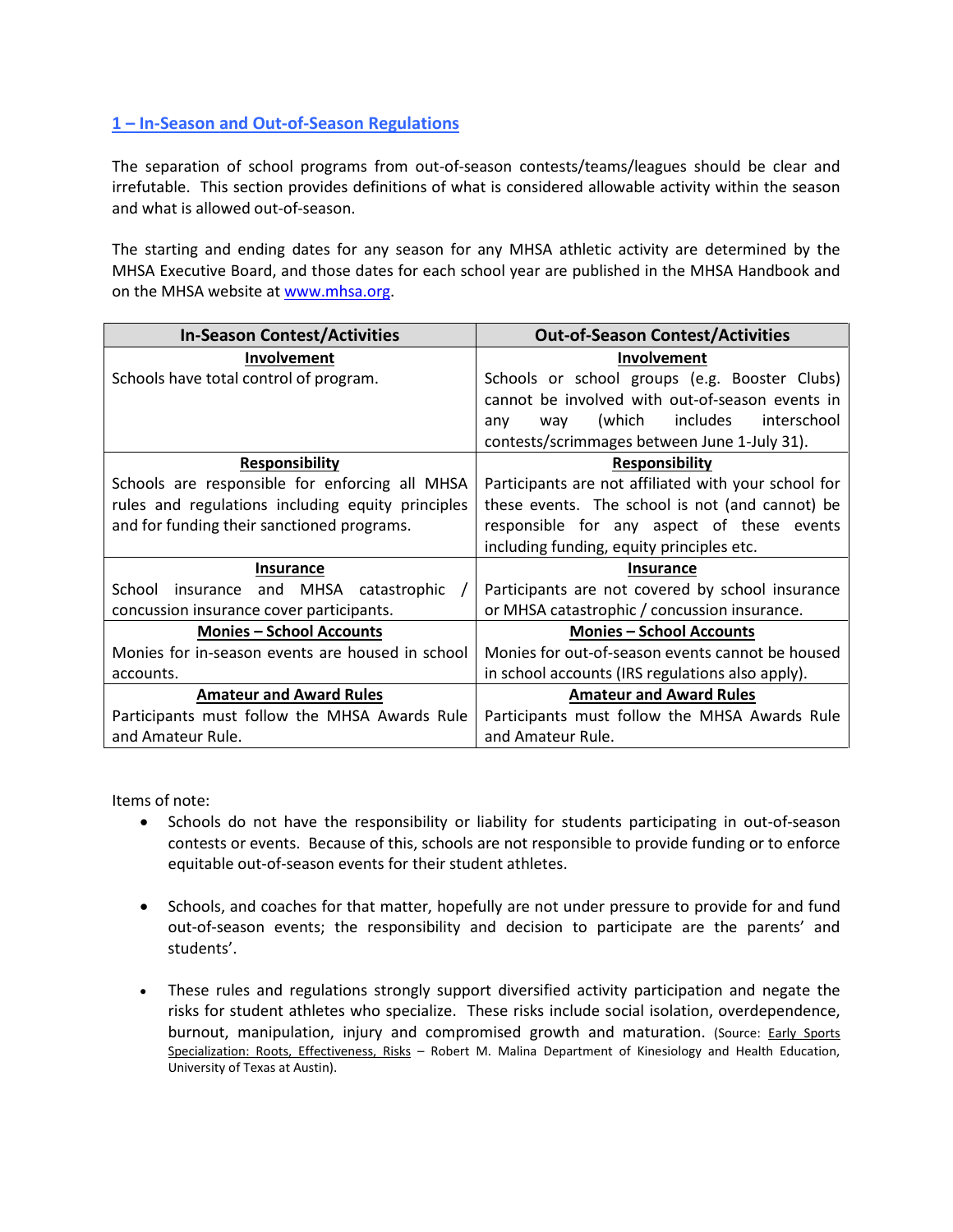# **2 – Coaching Rules, Camps, Invitational Tournaments & Other Activities**

Coaching rules for all MHSA coaches are defined in the MHSA Rules and Regulations. There are distinct differences between team sport parameters and individual sport parameters.

#### Team Coaching Rule – Basketball, Football, Soccer, Softball and Volleyball

The team coaching rule is suspended from June 1st through July 31st. This means a coach of a team sport can coach his/her players anytime, anywhere, during this period. During this period a team can scrimmage against another team without violating the out-of-season contest requirements (renting facility etc.) Practice, competition, and facility use during the coaching rule suspension from June 1 through July 31<sup>st</sup> are not covered by MHSA insurance (liability, catastrophic, concussion, etc.).

Exception – For incoming freshman (graduated eighth graders) from the high school's feeder school can practice with that high school's team during the June  $1 -$  July 31<sup>st</sup> period,

Also, for incoming freshman, enrollment into an MHSA high school will occur after the following:

- a) the student completes eighth grade
- b) the parent(s) complete registration at the student's selected school
- c) the parent(s) paid the applicable tuition charge
- d) the parent(s) complete a request that cumulative school records be sent to the high school.

Upon completion of these four criteria, incoming freshman students are eligible to participate in the open team coaching period for that high school during June 1- July 31.

The team coaching rule is in effect from August 1 - May 31: No out-of-season contact allowed except for the one-on-one provision.

Students **cannot be required to attend** out-of-season practices, camps or contests.

Individual instruction is acceptable out of season on a one-to-one basis [one athlete per coach(es)] if it is voluntary. *Required* instruction on a one-to-one basis out of season cannot be mandated of any student. The intent of allowing one-on-one instruction is to provide the opportunity for a student to improve his/her skills if he/she requests assistance. Individual instruction cannot occur during open gym/field.

#### Coaching for Individual Sports – Cross Country, Golf, Swimming, Tennis, Track & Field and Wrestling

Coaches of individual sports are not affected by the team coaching rule. However, *required* instruction outside the high school season as defined by MHSA cannot be mandated of any student.

Students **cannot be required to attend** out-of-season practices, camps or contests.

#### Open Gym Defined

Open Gym/Field for MHSA sanctioned sports is an arrangement whereby the school's facilities are scheduled for volunteer play for all the currently enrolled student body or non-secondary students within the school's attendance area who are not enrolled in another district. Any open gym that is conducted as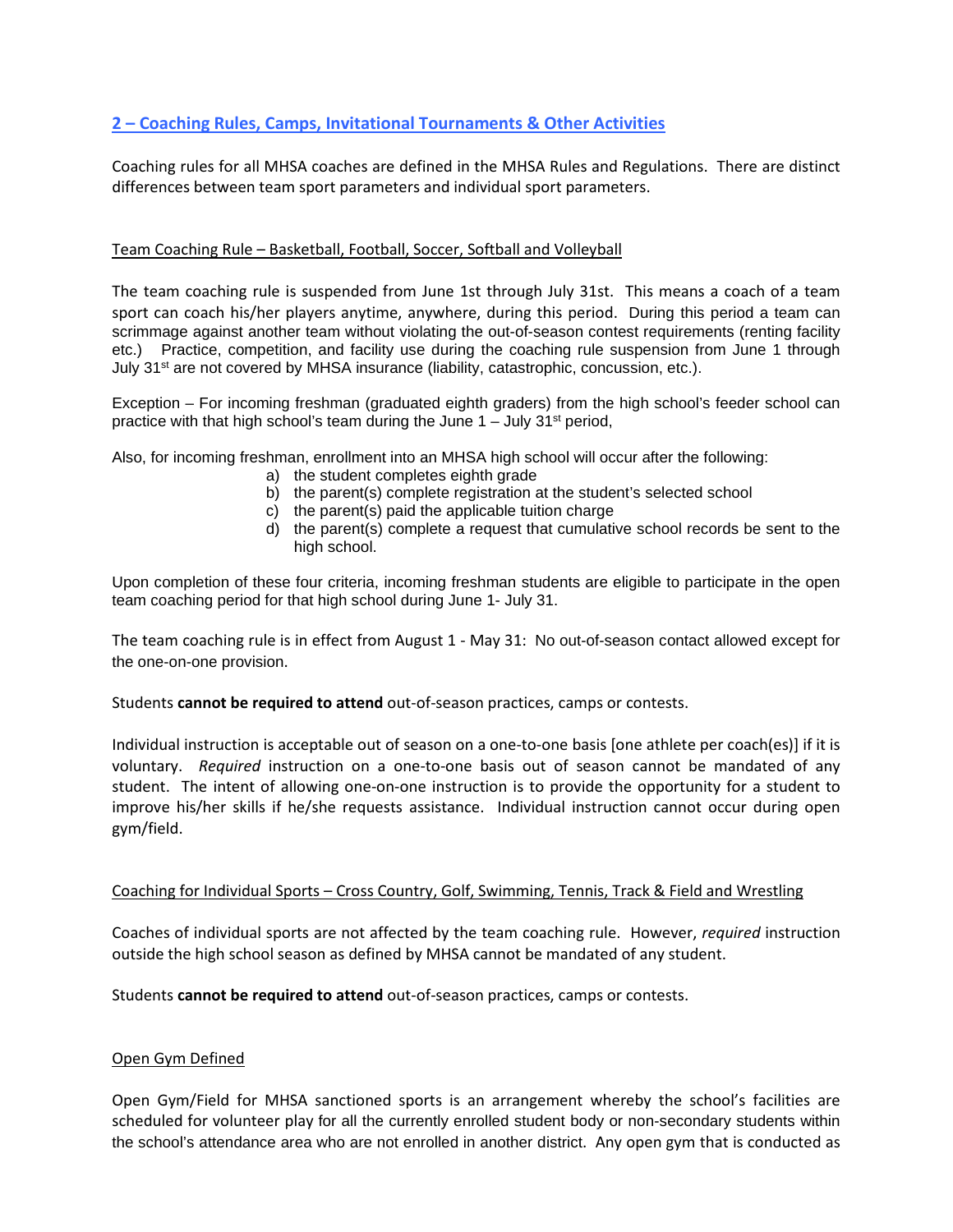a sport-specific offering, i.e. boys' basketball, is also considered gender-specific. Boys' and girls' open gyms cannot be conducted together.

Open gyms do not violate MHSA rules if they are conducted according to the following guidelines:

- *1.* The open gym is open to any currently enrolled student body or non-secondary students within the school's attendance area who are not enrolled in another district who are interested in attending.
- 2. There is NO instruction during the open gym, whether by a coach or anyone else.
- 3. Coaches may supervise open gyms, but they cannot instruct, organize drills etc., or participate with the students.
- 4. There is no organized competition, such as established teams participating in round-robin competition etc.

**There is no such thing as an open gym during the sport-specific season (i.e. no volleyball open gym during volleyball) or during the allowed coaching window of June 1-July 31.** *Other than* during the season or the June 1-July 31 window, open gyms can be held on Sunday if the school district allows.

#### Specialized Camps, Invitational Tournaments & Other Events

Any student may participate in specialized camps, invitational tournaments and other events in all sports so long as the program and the student's participation meet the following requirements:

- A. No student shall participate in a specialized sports camp, invitational tournament or other sporting events in which any of his/her coaches are involved except from June 1 through July 31 of each calendar year. (This rule does not apply to individual sports.)
- B. If a coach employed by the school or a coach who volunteers in the school's athletic program conducts a specialized camp, invitational tournament or other event independent of the school district and uses school district facility(ies), the coach must follow the district policy on facility use including paying the normal rental fee and providing insurance coverage.
- C. An MHSA member school, its booster club or other school-related group may not sponsor or have any part in any way in financing a specialized camp, invitational tournament or any other event. A school, booster club or other school-related group paying a coach for conducting a specialized camp, invitational tournament or other event would be in violation.
- D. The MHSA Award Rule and the MHSA Amateur Rule must be followed.

# *The following options are in compliance with the specialized camp rule:*

- ♦ A student's parents pay the camp fee and the expenses for the student's travel and room at the camp.
- ♦ A student babysits, mows lawns or holds some other job to earn his/her own money to pay for the camp fee and expenses.
- ♦ A student works at a school fundraising opportunity (such as a concession stand) and is paid by the hour, earning his/her own money to pay for the camp fee and expenses. Records which detail the student's earnings should be kept.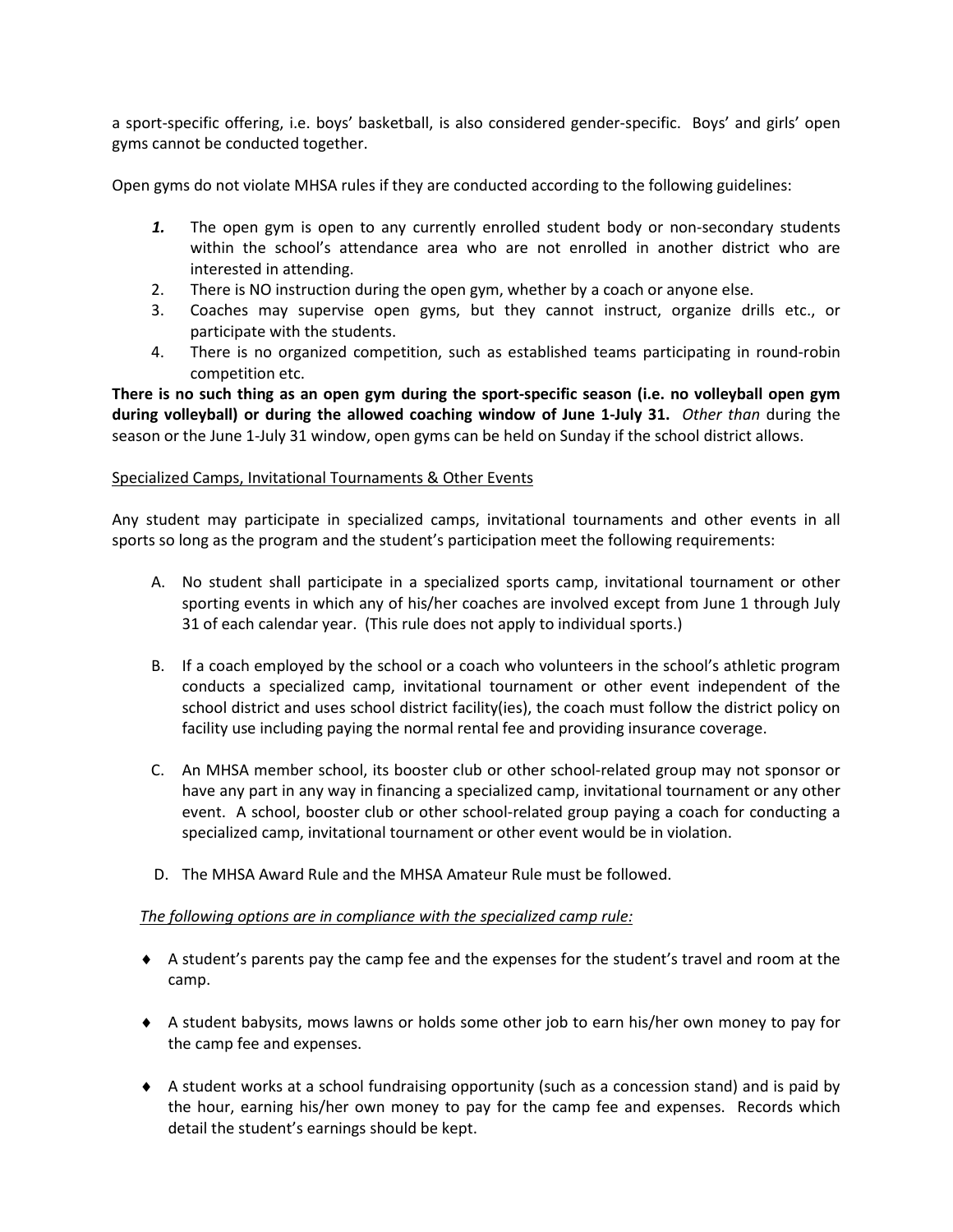- ♦ A local business or individual donates money to pay the camp fee or other expenses for a student or students to the individual or non-school related fundraising group. NOTE: this is allowable provided the MHSA Amateur Rule is met in its entirety, specifically item d. which states that a student may not knowingly accept payment for excessive expenses. It is not permissible for an athlete to receive money for unidentified or unspecified expenses. Records and documentation should be maintained.
- ♦ A group of parents conducts a fundraiser to offset expenses for students to attend a camp. NOTE: this is allowable provided the MHSA Amateur Rule is met in its entirety, specifically item d. which states that a student may not knowingly accept payment for excessive expenses. It is not permissible for an athlete to receive money for unidentified or unspecified expenses. Records and documentation should be maintained.

*The following are violations of the specialized camp rule:*

- ♦ A booster club pays the camp fee or other expenses for a student or students.
- ♦ A school supplements the expenses for a camp by providing transportation such as buses or bus drivers, and the expenses for the bus/bus drivers are not reimbursed by assessing a fee to the individual students.
- ♦ A school helps sponsor a camp by waiving the rental fees for school facilities or by failing to adhere to district policies regarding use of facilities, equipment, insurance etc. (if there are any).
- ♦ A school houses or administers funds that have been raised by outside groups for the purpose of conducting out-of-season events such as invitational tournaments, specialized camps or other similar events.

Items of Note:

- School uniforms/equipment may be used, if the school allows.
- Provided a student's coach(es) are not involved and the school/booster club is not, in any way, sponsoring a invitational tournament or other event and provided all general rules are met, a student may a attend a invitational tournament or other event at any time during the year.
- It is strongly recommended that the group organizing the event(s) draft a disclaimer reviewing these points, distribute it to the athletes, secure parental permission to participate, and disavow any sponsorship by any participating players' schools.
- Use of district buses by outside groups must be addressed within the local district policy.

# **3 – Eligibility is a Must!**

Students must meet a variety of eligibility requirements in order to participate in MHSA athletic activities. Here is an Eligibility Quick Check for athletics:

1) Is the student enrolled in at least 20 hours per week (4 classes,  $\frac{1}{2}$  credit each) and in attendance (receiving instruction and/or supervision in the bricks and mortar) for at least 10 hours per week?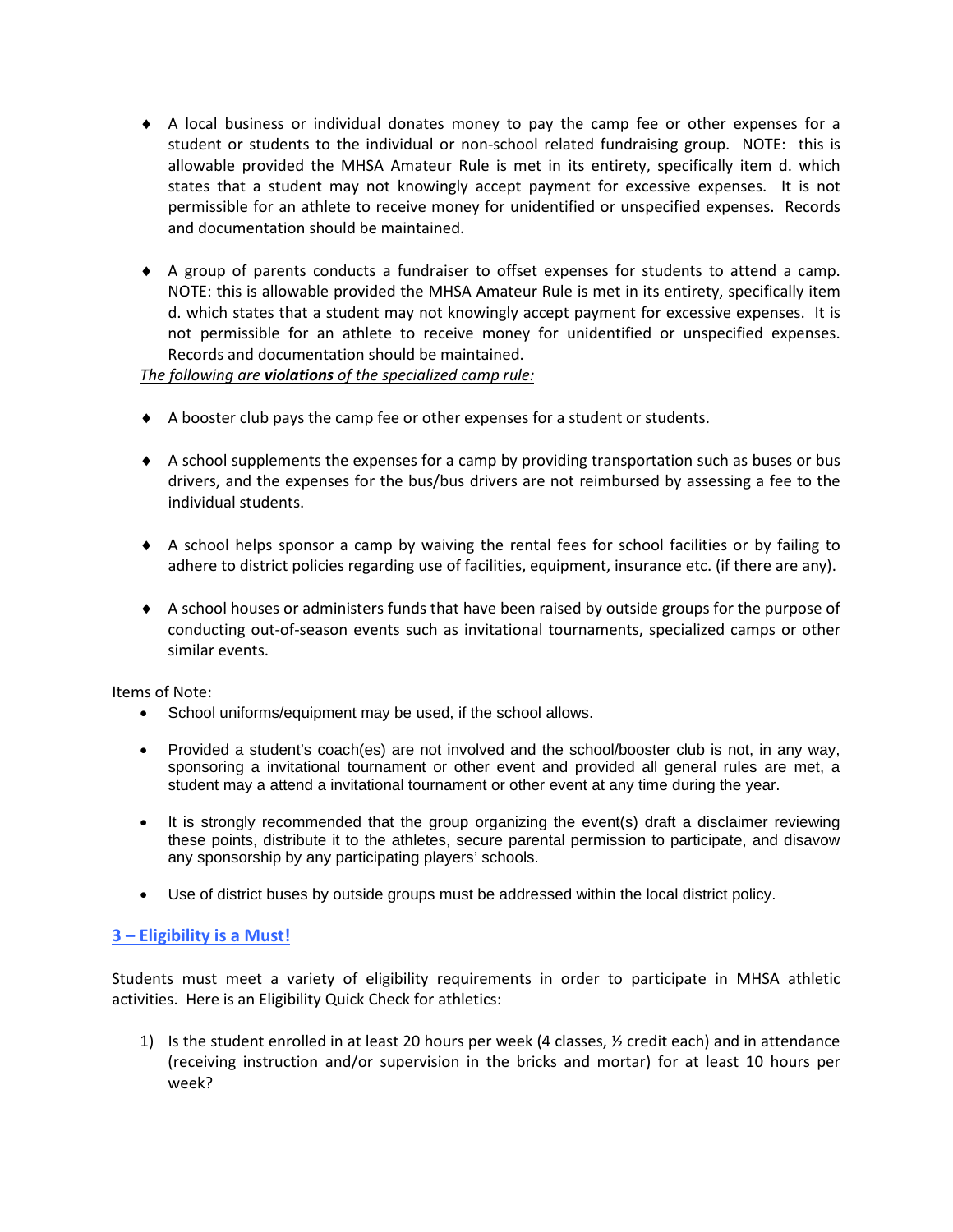- 2) Is the student academically eligible? Did he/she pass 20 hours of prepared class work the preceding semester? (A first-time ninth grade student is exempt.)
- 3) Is the student semester eligible? Eligibility consists of eight consecutive semesters after enrolling in the ninth grade (semesters accrue whether enrolled or not).
- 4) Is the student age eligible? He/she is ineligible if turning 19 before August 31st.
- 5) Has the student graduated or earned his/her GED or HiSET? If so, the student is not eligible for any level of competition.
- 6) If the student meets all the above requirements and he/she is a transfer student will he/she be varsity eligible? Examine each part of the transfer rule, specifically the language which states that a student who transfers without a parental move is ineligible to participate in a varsity Association Contest for half the number of P.I. days in the current school year of the school to which he/she transfers from the date of enrollment (first day he/she attends classes) in the school to which he/she transfers.

In addition to the By-Law requirements listed above, other rules and regulations affect participation.

Please note the following:

- Before participation in any practice or contest at any level a physical examination must be performed using the MHSA form.
- Before participation in any practice or contest at any level the concussion acknowledgement form with required student-athlete and parent/guardian signatures must be on file.
- The minimum number of practices for the specific sport must be completed, and the initial required practices for each individual must be completed as a comprehensive, regularly scheduled team practice with the full coaching staff.
- Sunday practices and contests are strictly prohibited.
- Only students who meet all MHSA eligibility requirements (enrollment, age, semesters, academics, physical examinations etc.) are eligible to practice with and participate on member school teams. Exception: students who are eligible in every way except academics may participate in practice if the school allows.
- No award exceeding one hundred dollars (\$100.00) in value shall be given per event in any MHSA sanctioned sport in recognition of that a student's achievement or participation in any interscholastic activity. An event is defined as a sports camp, an invitational tournament/meet, a post season recognition function (i.e. sports banquet), or a fund raiser or similar function. Cash cannot be awarded. A single Association Contest is not considered an "event" for the purpose of this rule. Special awareness functions (i.e. pink week) are included as defined events with the following limitation: merchandise retained by students in conjunction with awareness events is restricted to disposable items such as basic t-shirts, socks, headbands/wristbands and similar items. Violation of the award rule will render the student ineligible in the MHSAsponsored sport or activity for which the student received the award. See the MHSA Handbook for additional information regarding the **AWARD RULE**.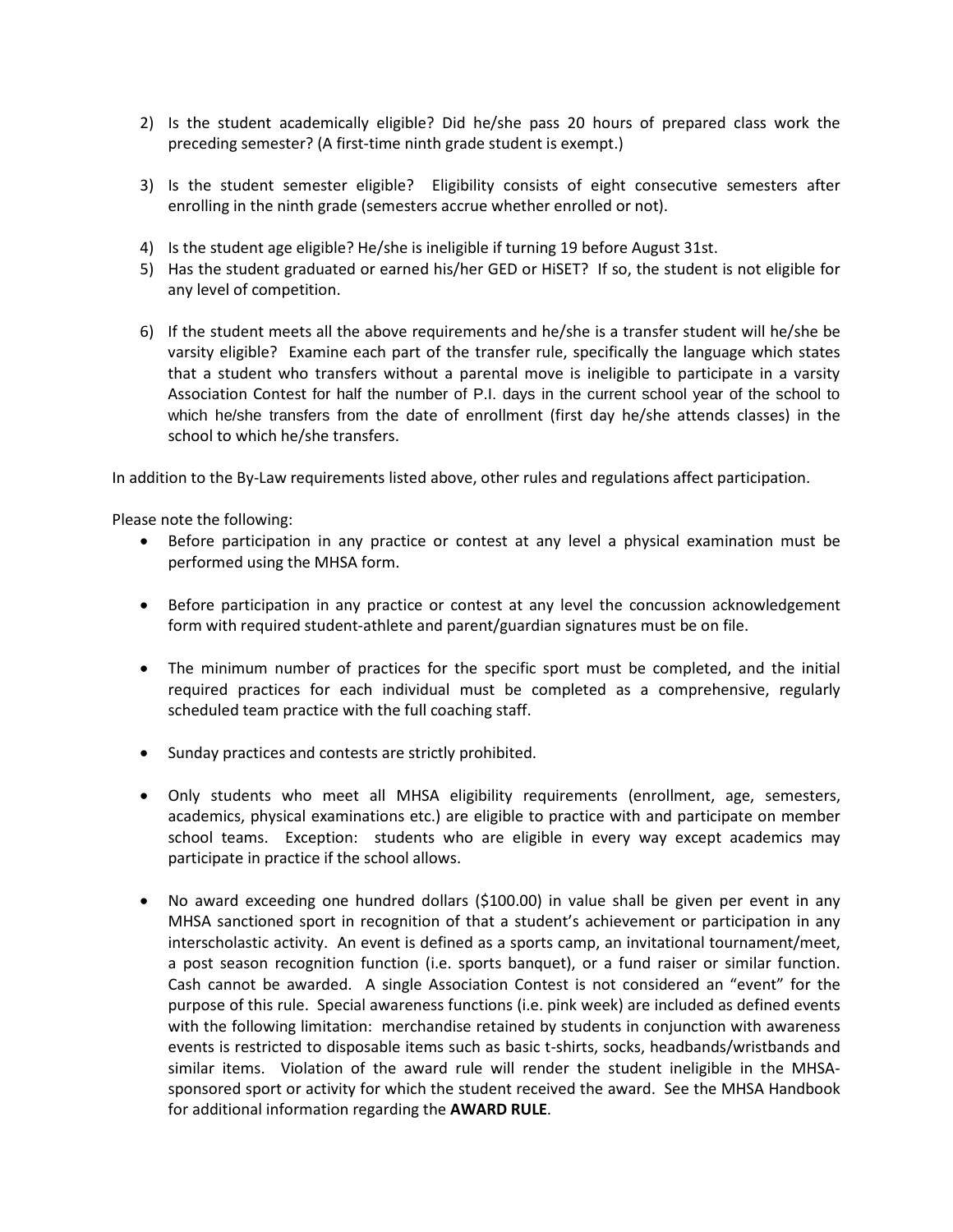• All contestants in the Montana High School Association must be amateurs. To remain an amateur, the student may not accept remuneration for participation, receive donations or gifts outside of the MHSA awards rule, or knowingly accept excessive expense allowances. See the MHSA Handbook for additional information regarding the **AMATEUR RULE.**

# **4 – Fundraising**

Boosters and booster clubs play an important role in high school activities programs. That role continues to expand, and the MHSA encourages the involvement of local communities. Here are some key issues that schools and boosters should address in order to maintain compliance.

Ultimately, it is the individual member schools that must comply with the MHSA By-Laws, Rules and Regulations. Before beginning any function or event that impacts your local activities programs all applicable rules should be evaluated.

# Voluntary Contributions

The soliciting of voluntary contributions is prohibited at any Association contest. Unless approved by the MHSA Executive Board, raffles or similar fundraising are prohibited at playoffs, championship games, post-season tournaments, post-season meets, and/or post-season festivals which are under the direct supervision of the Executive Board.

# General Fundraising

Some of the more frequently asked questions received by MHSA concern fundraising for equipment, merchandise and other goods or services.

# *The following scenarios are in compliance:*

- Parent/Booster/Donor/School Groups may raise funds to purchase equipment for a team if the school agrees to accept, to inventory and to maintain possession of the equipment purchased.
- Parent/Booster/Donor/School Groups may raise funds to purchase meals while traveling if the school agrees to accept and to manage such funds and meals are part of the district's policy. A district's meal policy may also contain a "cooler clause" which allows parents or others to provide packed meals for the team(s) while traveling. All practices concerning meals while traveling must be addressed in school policy.
- Parent/Booster/Donor/School Groups may conduct fundraisers that allow students to earn money individually, provided that only students who actually work are compensated and the compensation is commensurate with the work completed (i.e. number of cars washed, number of discount cards sold) or with the number of hours worked. The students may choose to utilize the funds for merchandise etc.
- Schools may provide training apparel for practice and/or workouts that will be fully depreciated and have no intrinsic value at the end of the season. These items may be provided by the school and/or its boosters, including general or team fundraisers, provided that the items are schoolapproved and are supplied on a gender-equitable basis. Allowable items are limited to one of each of the following: **shooting shirt/warm-up,** practice shirt, practice shorts, spandex, tights and a pair of socks.

*Please note: All of the above are permissible contingent upon all gender equity rules and standards being met.*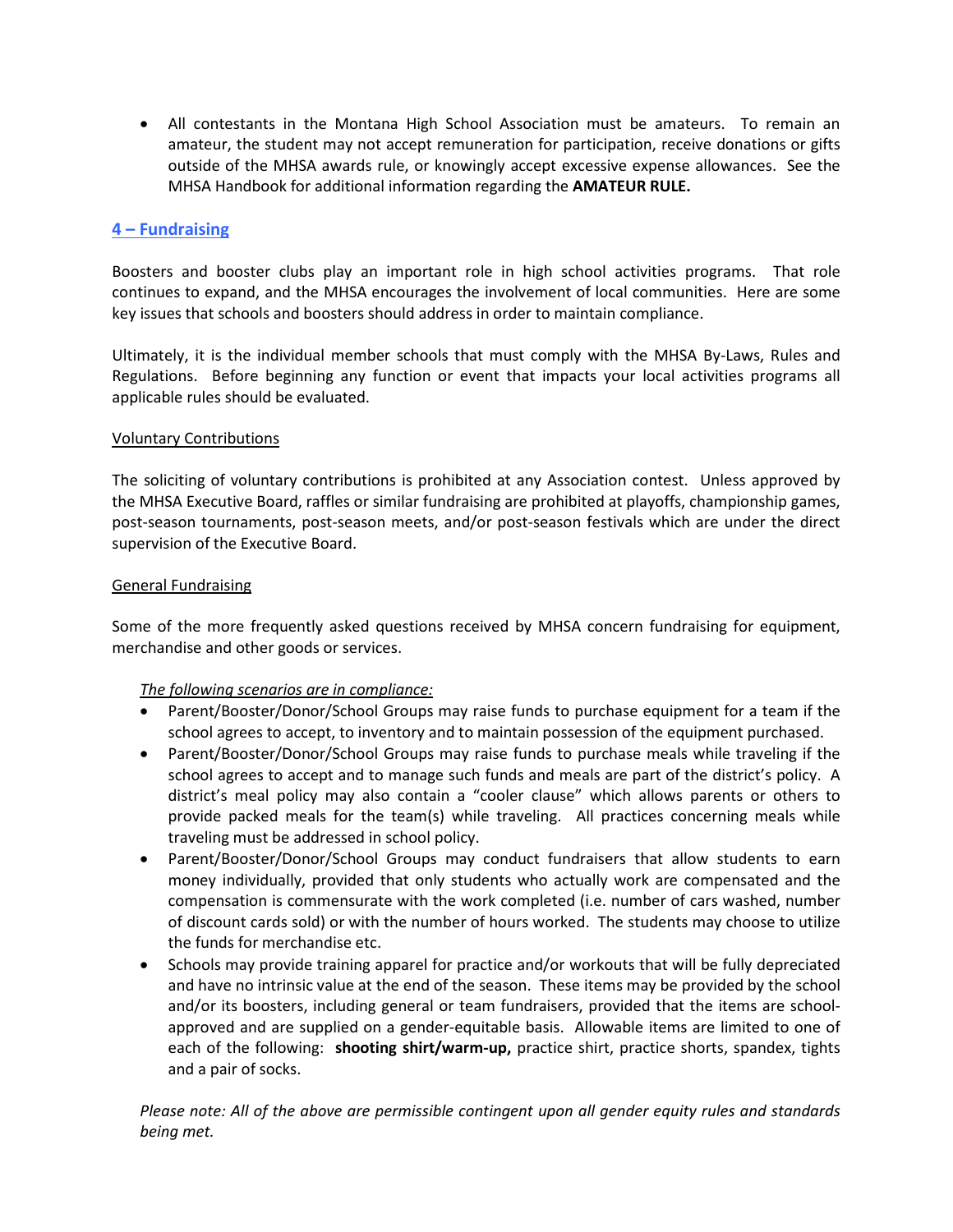#### *The following scenarios are violations:*

- Parent/Booster/Donor/School Groups raise funds to buy travel shirts, jackets, polo shirts or other merchandise that the individual students *keep (other than the training apparel noted above)*.
- A member school, its booster club or other school-related group sponsors or finances a specialized camp, invitational tournament or any other event.
- Parent/Booster/Donor/School Groups raise funds in order to give *cash in any amount* to students for any reason, including but not limited to supplementing or providing their meals on the road.
- A member school, its booster club or other school-sanctioned group uses fundraised monies for a pre-game team dinner for the players, coaches and/or families.

# **5 – Gender Equity**

#### Ridgeway Settlement Agreement

The Ridgeway Settlement Agreement, found in the MHSA Handbook, is the result of federal case law involving the MHSA and all its member schools. The RSA addresses significant issues in achieving and maintaining gender equity, including:

Number of offered sports Coaches and coaching salaries Publicity and recognition Team support, such as assemblies, spirit squads, pep bands, half-time performances, programs etc. Scheduling of contests and practices, including assignment of officials Uniforms, equipment and supplies Transportation Trainer and training facilities Boosters and outside resources

All schools must comply with the following:

u. Booster Clubs. A school district shall affirmatively encourage booster clubs and similar groups of fans to devote comparable attention to the promotion and encouragement of female and male sports. The district shall not give significant assistance to any private organization which aids, benefits, or services athletes in the district on a sex discriminatory manner, unless for each organization which supports the athletes of only one sex, and to which the school district gives assistance, there is a comparable organization which supports the athletes of the other sex to which the school district gives comparable assistance.

Any outside resources, i.e. booster club donations, fundraisers, donations by local businesses, contributions by community members etc., are considered "booster" funds. A school does not have to receive the donations through an organized "booster club" in order to apply this standard of equity. For the purpose of equity, any outside resource that is donated to the athletic fund is considered "booster" support.

Outside resources must be allocated in a comparable fashion. To be considered comparable, the funds don't necessarily have to be exactly equal in dollar amounts. "Comparable" means that the impact on the programs is fair and equitable.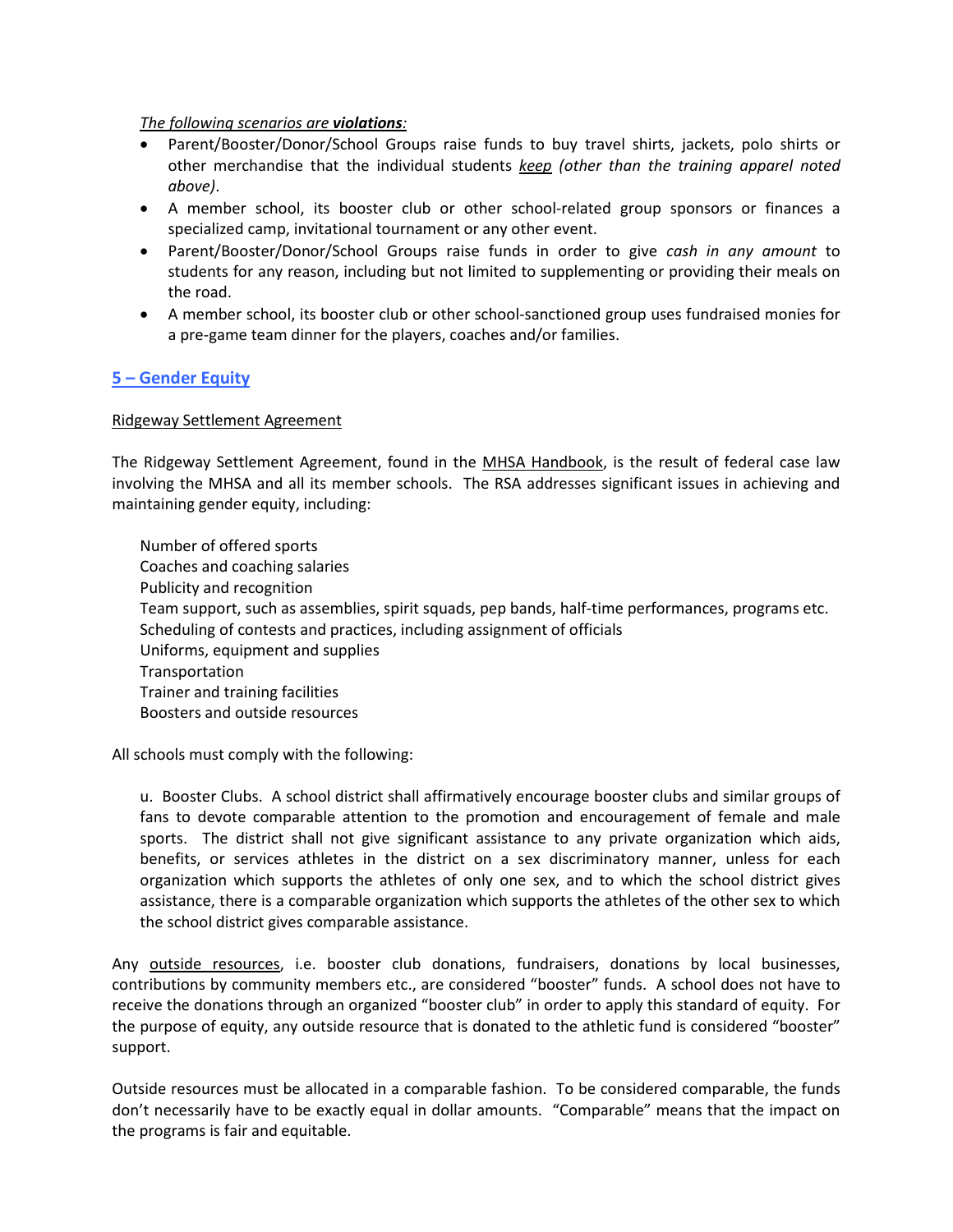Specific interpretations regarding compliance with the Ridgeway Settlement Agreement are available by contacting the MHSA office. Additional MHSA Policies

#### **SEXUAL HARASSMENT POLICY**

The MHSA believes that all individuals should be treated with respect and dignity. Students should be able to participate in MHSA sponsored activities in an environment that is free from sexual harassment and sexual violence. Each member school is responsible for taking such action and enacting such policies as may be necessary to address incidents of sexual harassment and sexual violence and to ensure that an environment free of such prohibited conduct is maintained. Any member school which sponsors or tolerates such activity is subject to expulsion from the MHSA.

#### **MONTANA OFFICIALS ASSOCIATION POLICY ON SEXUAL HARASSMENT, INTIMIDATION AND VIOLENCE**

The MOA believes that all its members should strive to provide a healthy, safe and appropriate environment for athletic competition. This philosophy dictates that each individual involved with interscholastic competition be treated with respect and dignity. An integral part of a contest official's role is awareness of what behaviors or practices are considered unacceptable. The following information identifies what is considered wrongful conduct, both on and off the contest arena and said conduct is hereby prohibited.

# **6 – Noteworthy Items**

In addition to the previous topics, there are several MHSA regulations to note:

# **DRUG/ALCOHOL POLICY**

The MHSA prohibits any use and/or possession of tobacco, alcohol or other mood-altering drugs during competition. Violation will cause the coach or participant to be disqualified from further participation in that event.

# **RETURN TO PLAY AFTER INJURY**

A. Return to Play:

In accordance with the Dylan Steigers Protection of Youth Athletes Act, an athletic trainer, coach, or official shall remove a youth athlete from participation in any organized youth athletic activity at the time the youth exhibits signs, symptoms, or behaviors consistent with a concussion. The youth cannot return to play until he/she is evaluated by a licensed health care professional and receives written clearance to return to play from the licensed health care professional.

In addition, the MHSA also requires that an athletic trainer, coach, or official shall remove a student-athlete from participation in any MHSA activity at the time the student exhibits signs, symptoms, or behaviors consistent with a serious injury. The student cannot return to play until he/she is evaluated by a licensed health care professional and is cleared by a licensed health care professional, although written clearance is not required for serious injury other than concussion unless mandated by the local school district.

#### B. MHSA Policy in Accordance with State Legislation:

Each (high) school district and all youth organizations in this state offering organized youth athletic activities shall adopt policies and procedures to inform athletic trainers, coaches, officials, youth athletes and parents or guardians of the nature and risk of brain injuries, including the effects of continuing to play after a concussion.